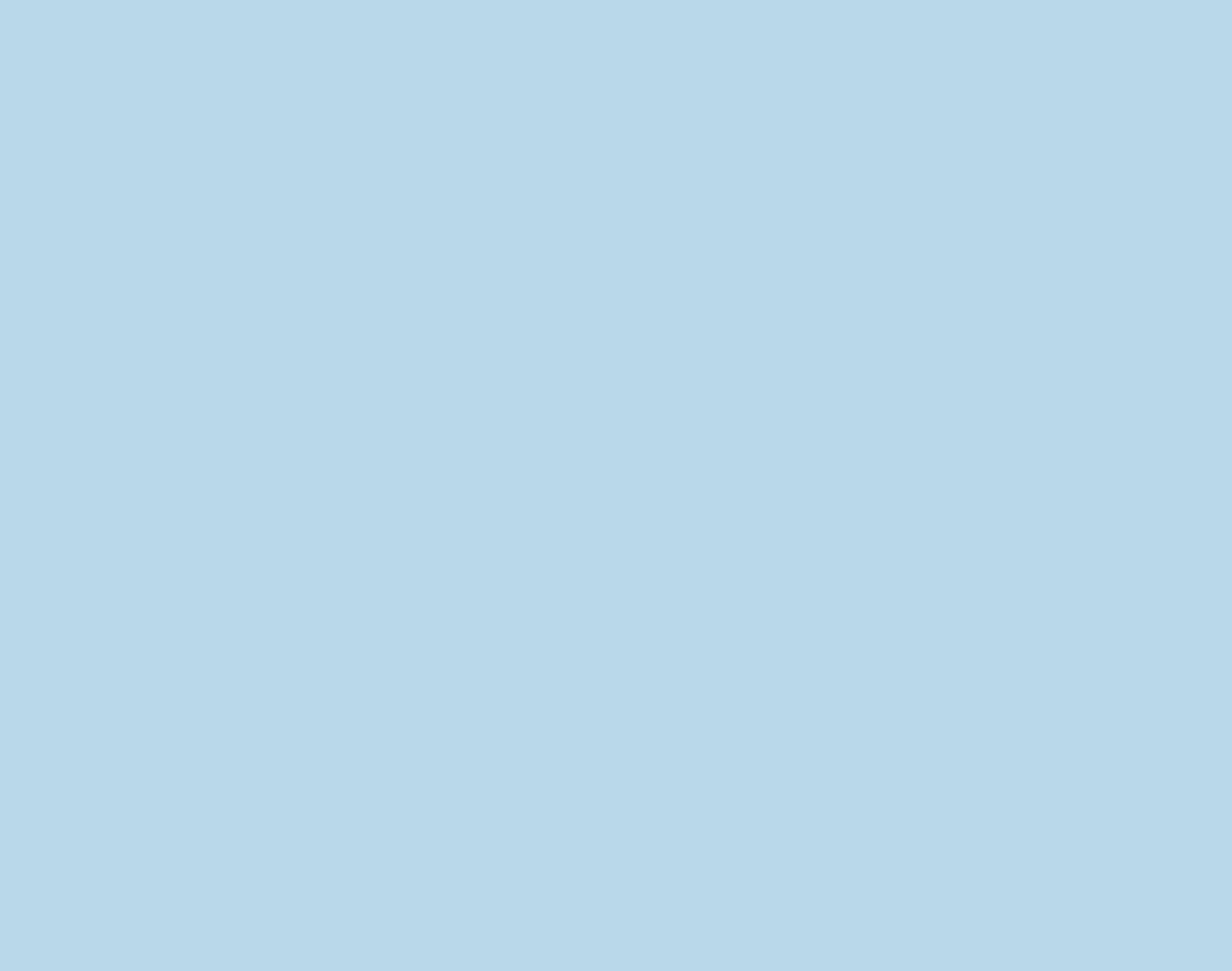**This brochure can help workforce providers discuss collaborative opportunities with a federally insuredbank or credit union (referred to collectively as banks) to improve the financial capability of young people.** 

The suggested discussion topics and questions are not all-inclusive and can be customized based on your needs.

Workforce providers can help young people gain financial education skills and put lessons into practice through access to safe and affordable financial products that enable money management and savings.

And, workforce providers are often well-positioned to help young people establish bank accounts.

Selecting accounts with youth-friendly features is important for youth to learn how to manage their first accounts.

You may consider using online search engines, such as **<https://research.fdic.gov/bankfind>**, to find bank branches near you.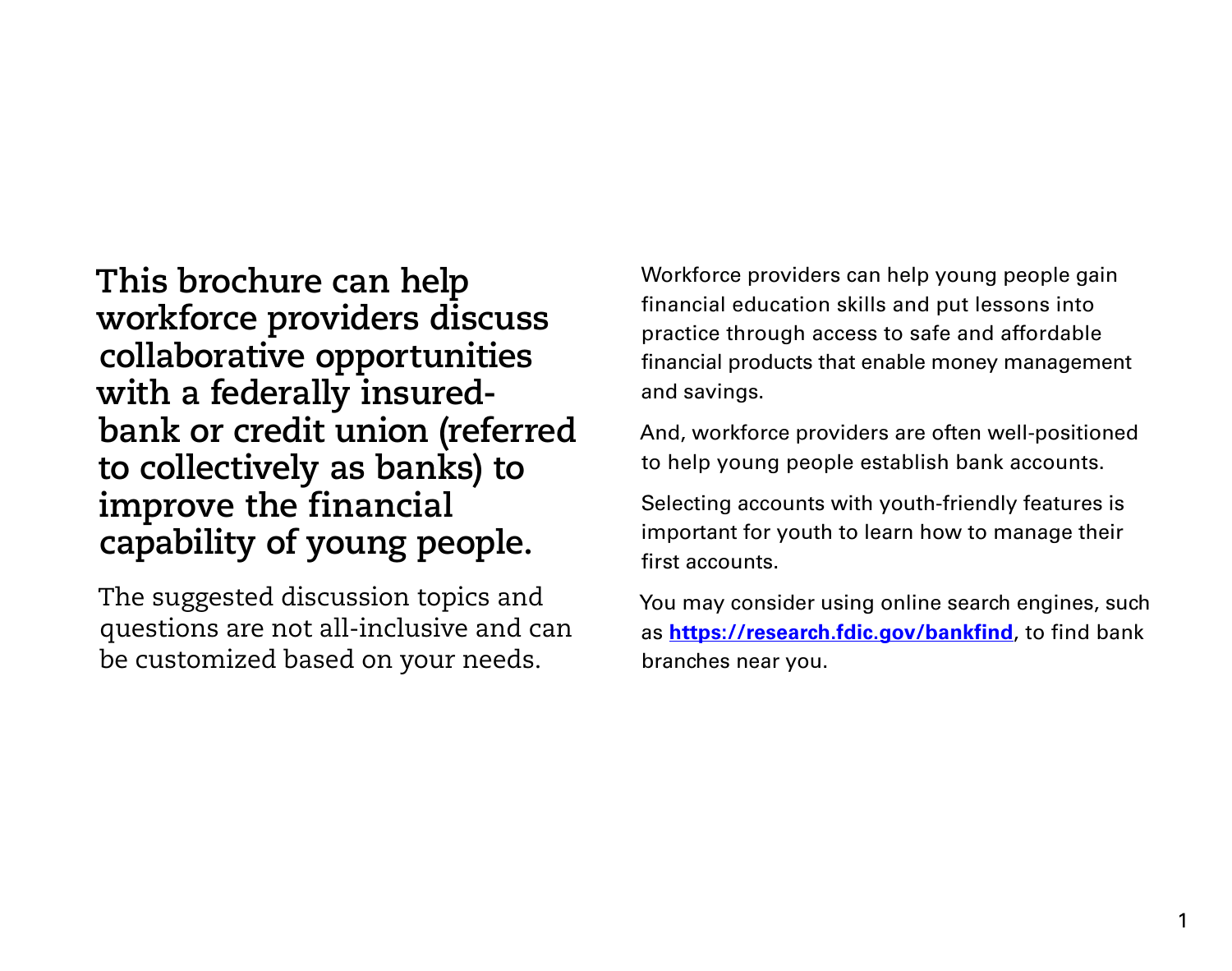**Help financial institutions understand your youth program**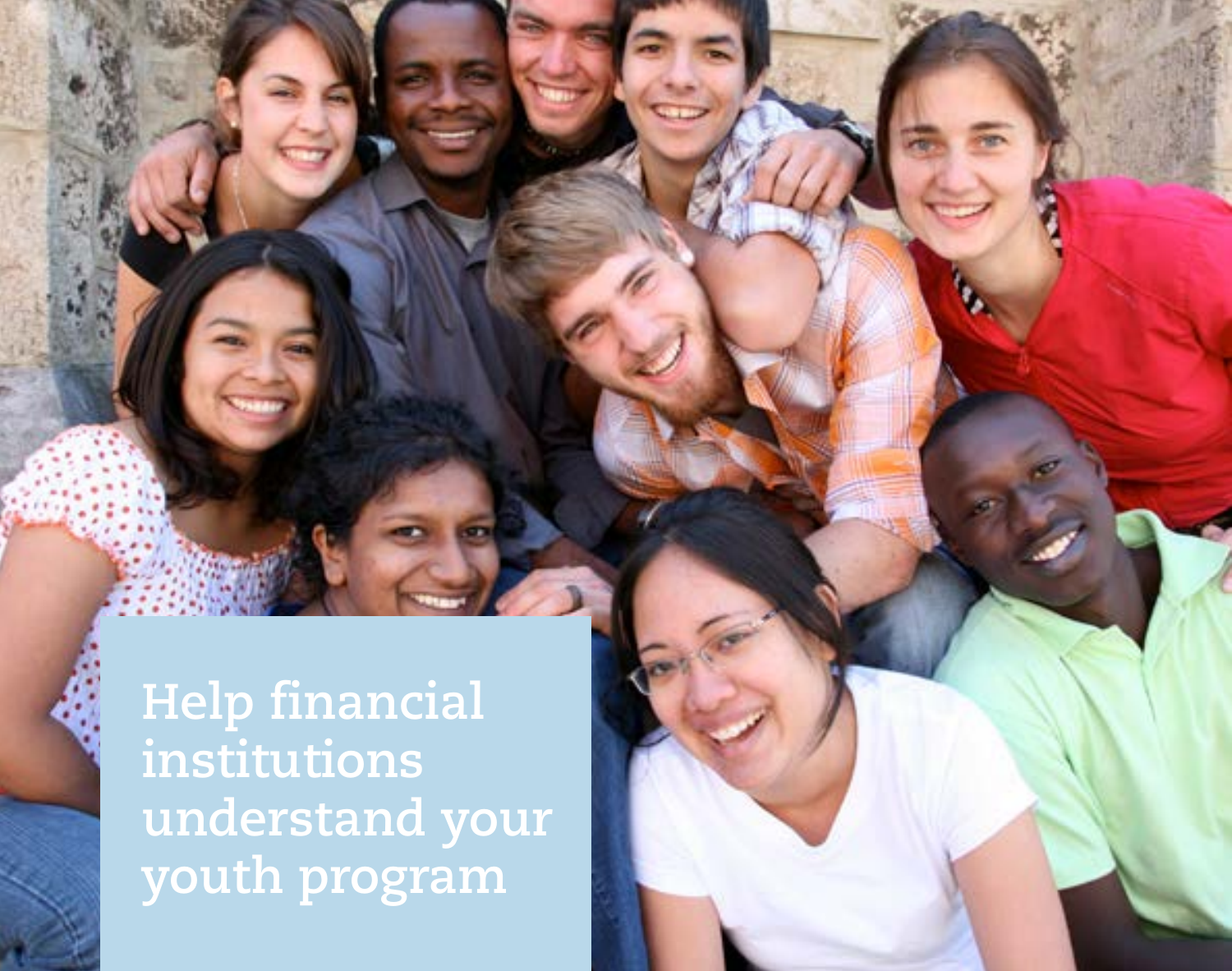

# **Overview your program.**

- § Is the program summer-only or longer?
- § When does the program start? End?
- § Does the program serve in-school or out-of-school youth?
- § How many participants will the program engage?
- § What documentation is collected from the youth to verify their identity? Will the bank accept this documentation to open an account for the youth?
- § Does the program service primarily low- and moderate-income youth?
- § How will the youth be paid (direct deposit, prepaid card, paper check) and at what frequency and on what payment day(s) (weekly, biweekly, on Fridays, Tuesdays, etc.)?



# **Overview the youth served by your program.**

- § How old are the youth?
- § Do the youth have government-issued identification (e.g., state ID card or school picture ID card)?
- Is English a second language for the youth?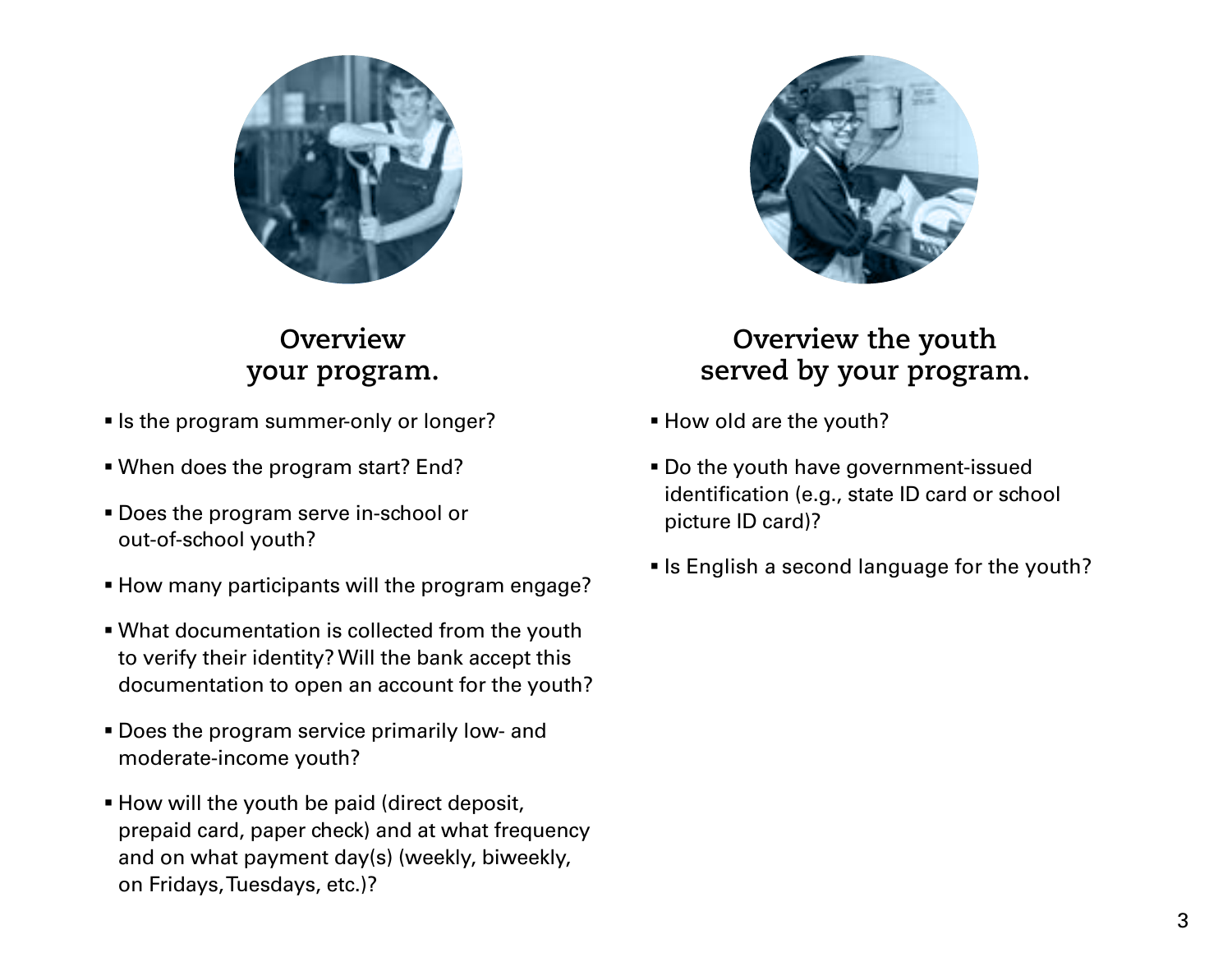

**Overview the onboarding process and when bankers should engage the youth.** 

- Is there an ideal part of the program, e.g., orientation period, during which a bank can engage the youth to open accounts?
- § How often can the bankers engage your program participants to open accounts?
- § How many participants might the bankers expect during each engagement?
- § Will multiple banks be involved?
- Is it likely that the youth will maintain their accounts after the program is over? Is this based on past experience?



### **Overview of the youth financial education, if any.**

- § Does your program include a financial education component? If yes, how is it delivered, e.g., online, classroom, one-on-one, etc.?
- § Will the youth receive financial education related to opening and maintaining an account prior to account selection? Who will provide the training? What are the roles of the bank and workforce provider in delivering financial education?
- § What topics are included in your financial education program?
- § How many financial education sessions are (will be) taught throughout the program? How long is each session? Will the youth receive certificates of completion?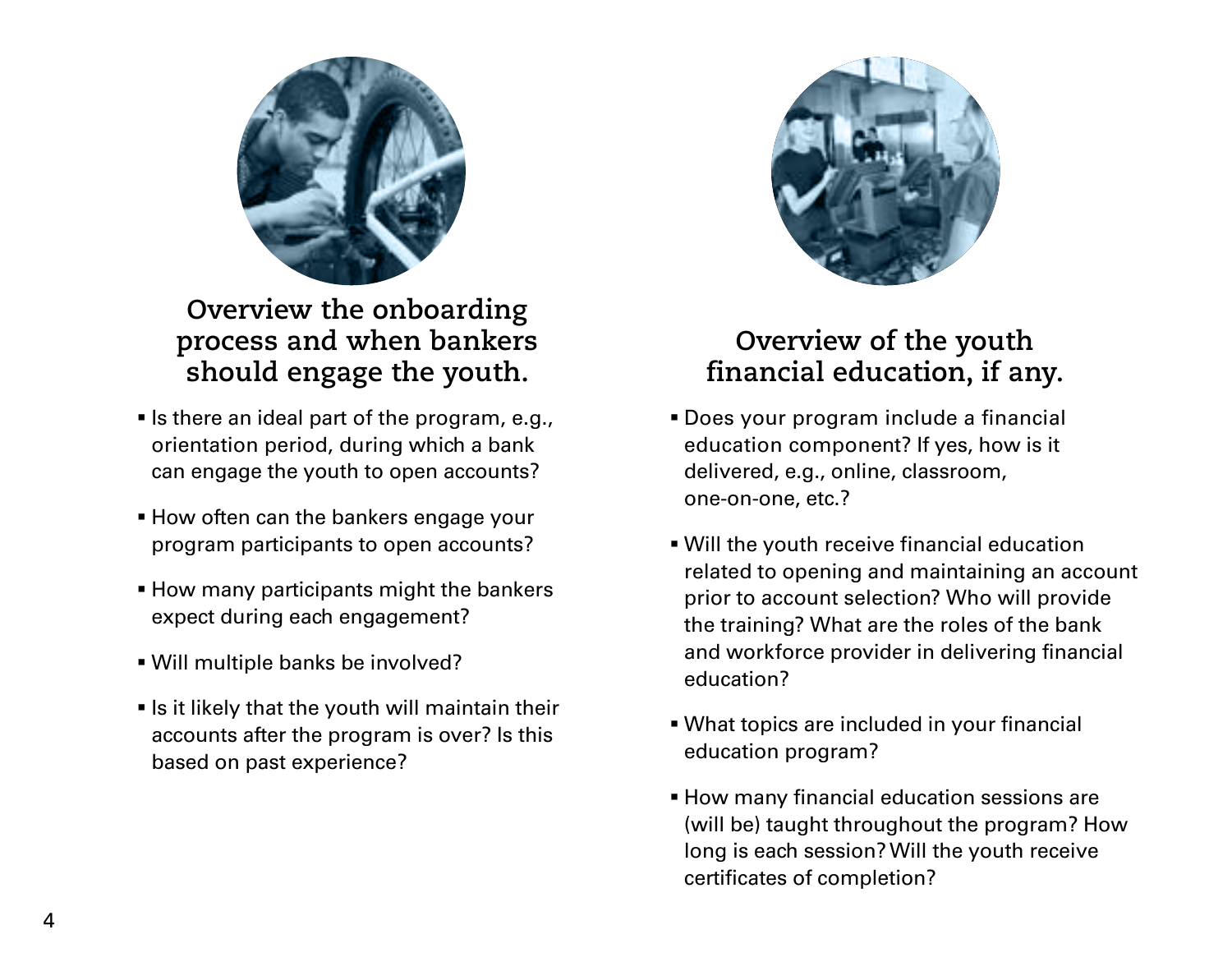**Questions to ask about the bank's accounts and services**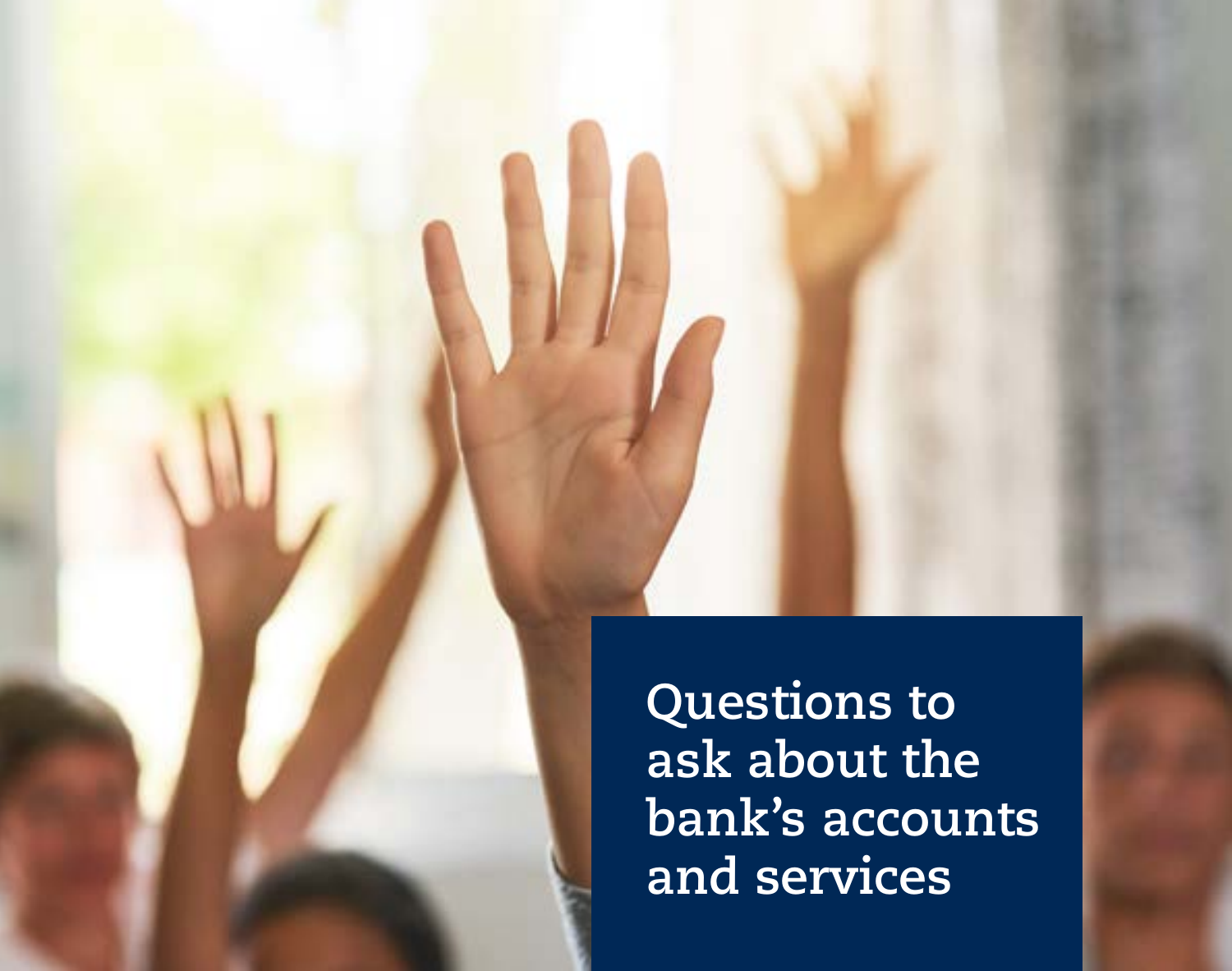

#### **What types of accounts will be available?**

- What types of accounts are available to the youth? Do they offer special terms for your participants? Checking accounts? Checkless checking? Pre-paid If so, what are the advantages to these accounts, cards? Savings accounts? e.g., greater interest rates, lower balance
- 
- Will the bank offer debit cards? Are there any equirements, etc.? If there are age restrictions,<br>
restrictions on their use? for the account? for the account?

# **What are some of the general account characteristics?**

- 
- opened right away with a zero opening deposit? banking alerts services available and free?
- Is there a minimum opening deposit? Is the  **Will transaction accounts provide/allow automatic** minimum opening balance low, e.g., \$10-\$25? transfers into savings, or other savings options?
- If direct deposit is mandatory, can the account be Are electronic bill pay, online mobile banking and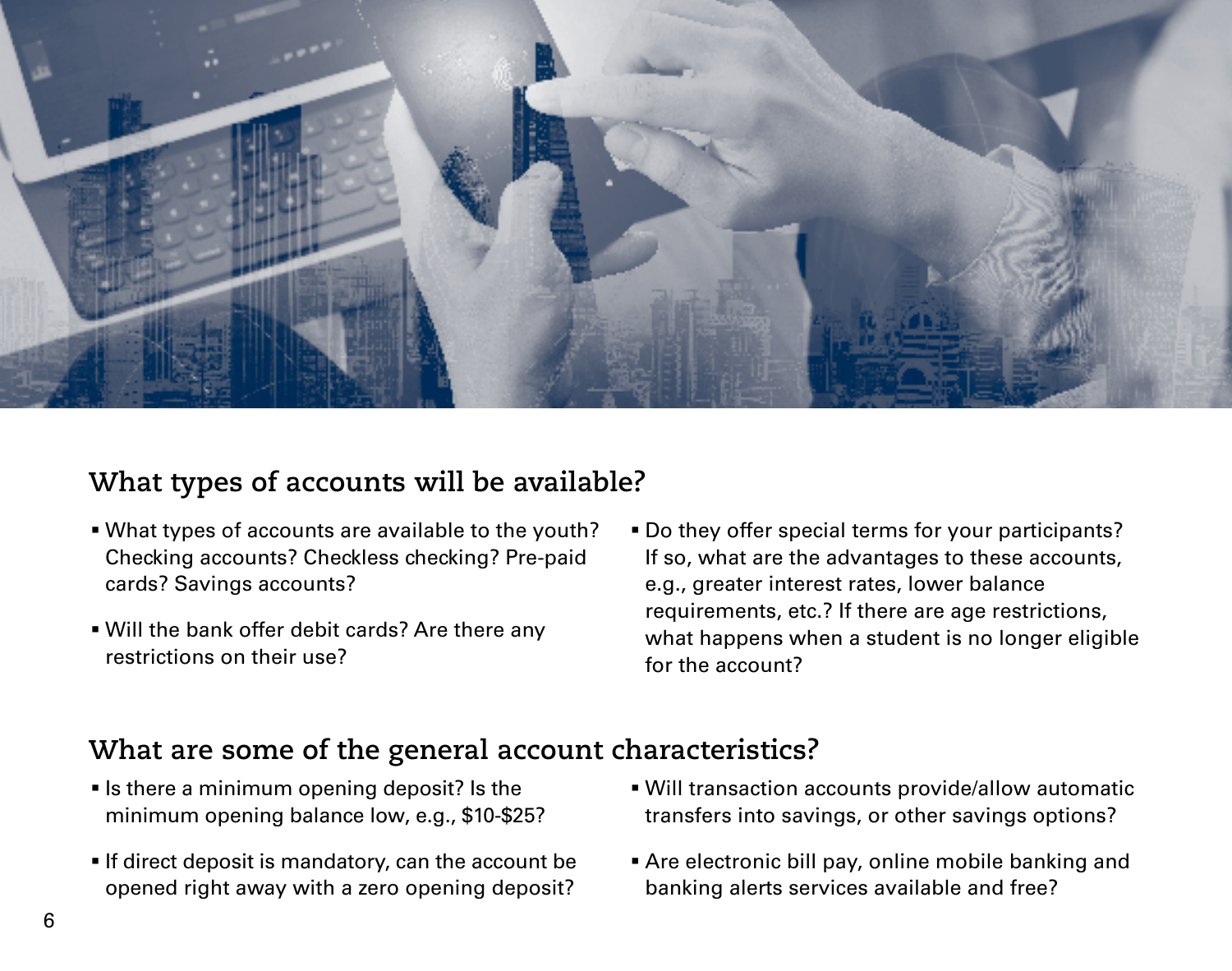# **What fees might the youth be charged?**

- § Does the bank charge monthly fees on the account product being considered? If so, what are they? How can they be avoided?
- § Is there potential for the youth to incur fees for overdrawing the account? If so, what are the fees? How can the youth avoid the risk of incurring an overdraft fee?
- How about non-sufficient funds fees? And, can they be avoided?
- What is the bank's policy regarding dormant accounts? Does the bank charge dormancy fees? If so, what are they? How can the youth avoid dormancy fees?
- § Are there charges to consult with the bank's customer service representatives? Does the answer change if the consultation is by phone, in person, or online?
- § Are there any charges for customers to make account deposits such as through a branch, ATM, or smartphone?

### **What are the requirements to open an account?**

- § What identification requirements are necessary for the bank to open accounts for the youth? If the youth do not have state-issued identification, will the bank accept other documentation, such as the documentation collected to hire and onboard the youth into the employment program?
- § Will consumer reports or other third-party screening tools be used as part of the account opening process? If so, under what circumstances will the youth be unable to open an account? Are there alternatives for youth who do not meet the bank's eligibility requirements to open a standard account?
- Under what circumstances, if any, may a youth under the age of 18 open a non-custodial account (that is, an account in his/her name only)?
- *Comparison of Account Ownership Structures* § If a parent/guardian must be a custodian on the account, what additional documentation is required? (For more information about custodial and non-custodial accounts, see *Figure 4–*  at **[www.fdic.gov/ysplessons](http://www.fdic.gov/ysplessons)**.)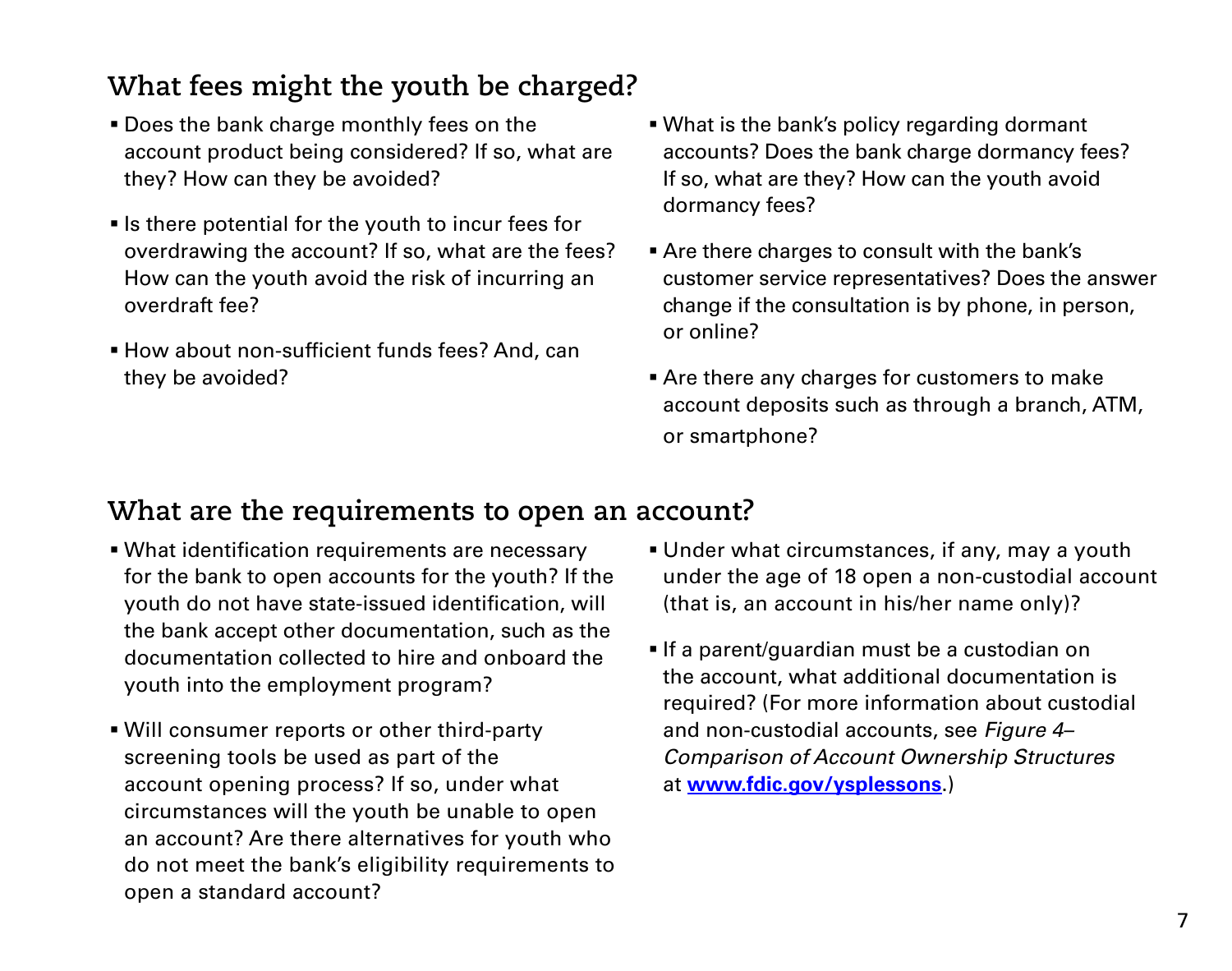# **Can the bank open the expected number of accounts in the desired timeframe?**

- Can the bank open accounts before the youth receive their first paycheck? workforce provider's site or other non-bank
- opening the number of expected accounts within the program's desired timeframe?
- Can accounts be opened remotely, e.g., at the ■ Does the bank have staffing resources to manage location? Can the accounts be opened online?

# **What reporting capabilities does the bank have, if any?**

- Can the bank provide the workforce provider statistics on account openings and usage? How frequently?
- § Does your program include a financial education component? If yes, how is it delivered, e.g., online, classroom, one-on-one, etc.?
- § Will the youth receive financial education related to opening and managing an account prior to account selection and maintenance prior to opening one?
- § Who will provide the training? What are the roles of the bank and workforce provider in delivering financial education?
- § What topics are included in your financial education program?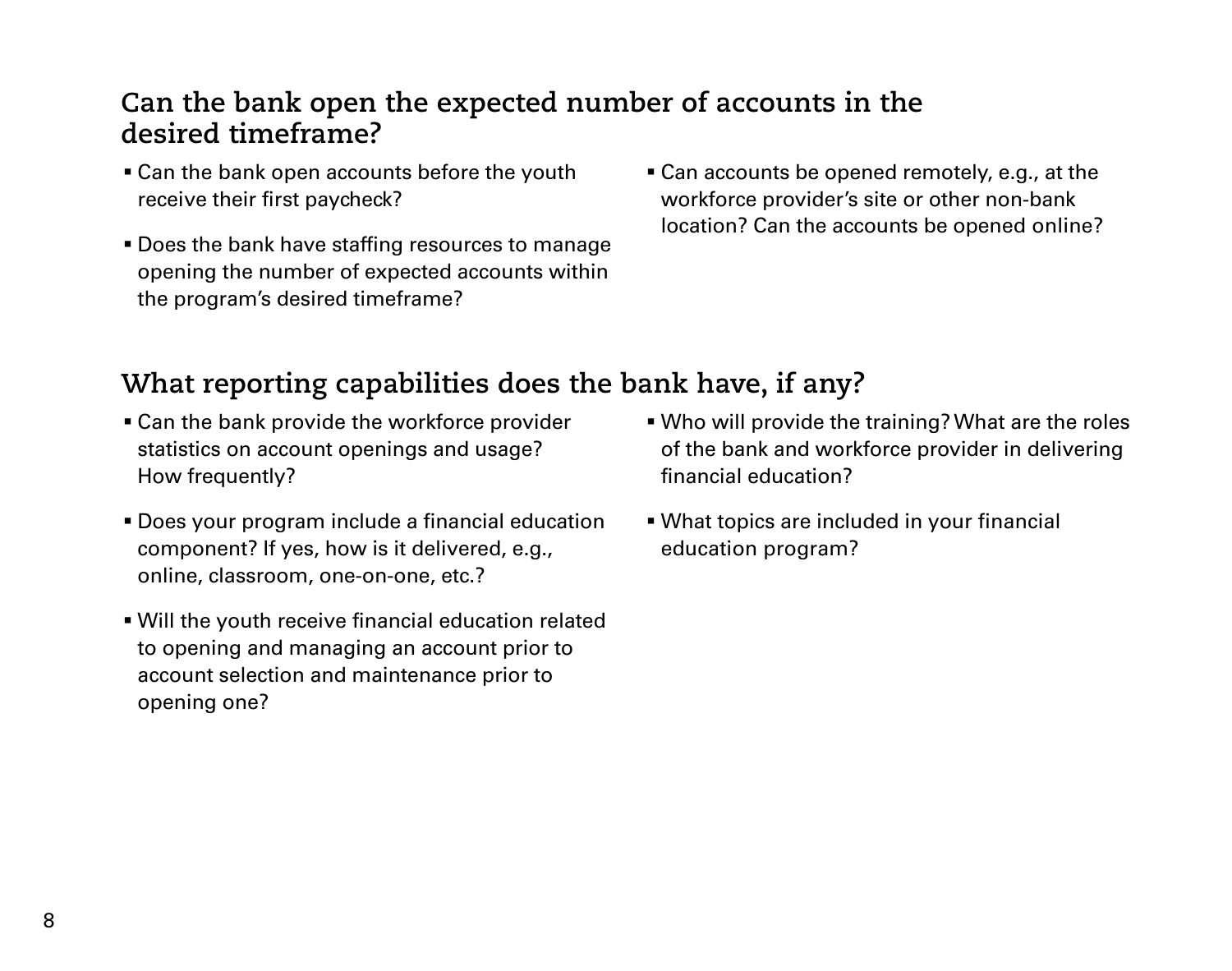To learn more about how to use the FDIC's free financial education curricula or how to help participants in youth employment programs open a safe and affordable account at an insured financial institution, please visit **[www.fdic.gov/](http://www.fdic.gov/youthemployment) [youthemployment](http://www.fdic.gov/youthemployment)**.

The resources you will find there include guides that highlight opportunities for financial institutions and youth employment programs to work together, a resource to help you find statutory requirements for opening bank accounts for minors, and the Bureau of Consumer Financial Protection's Report on financial capability for young workers.